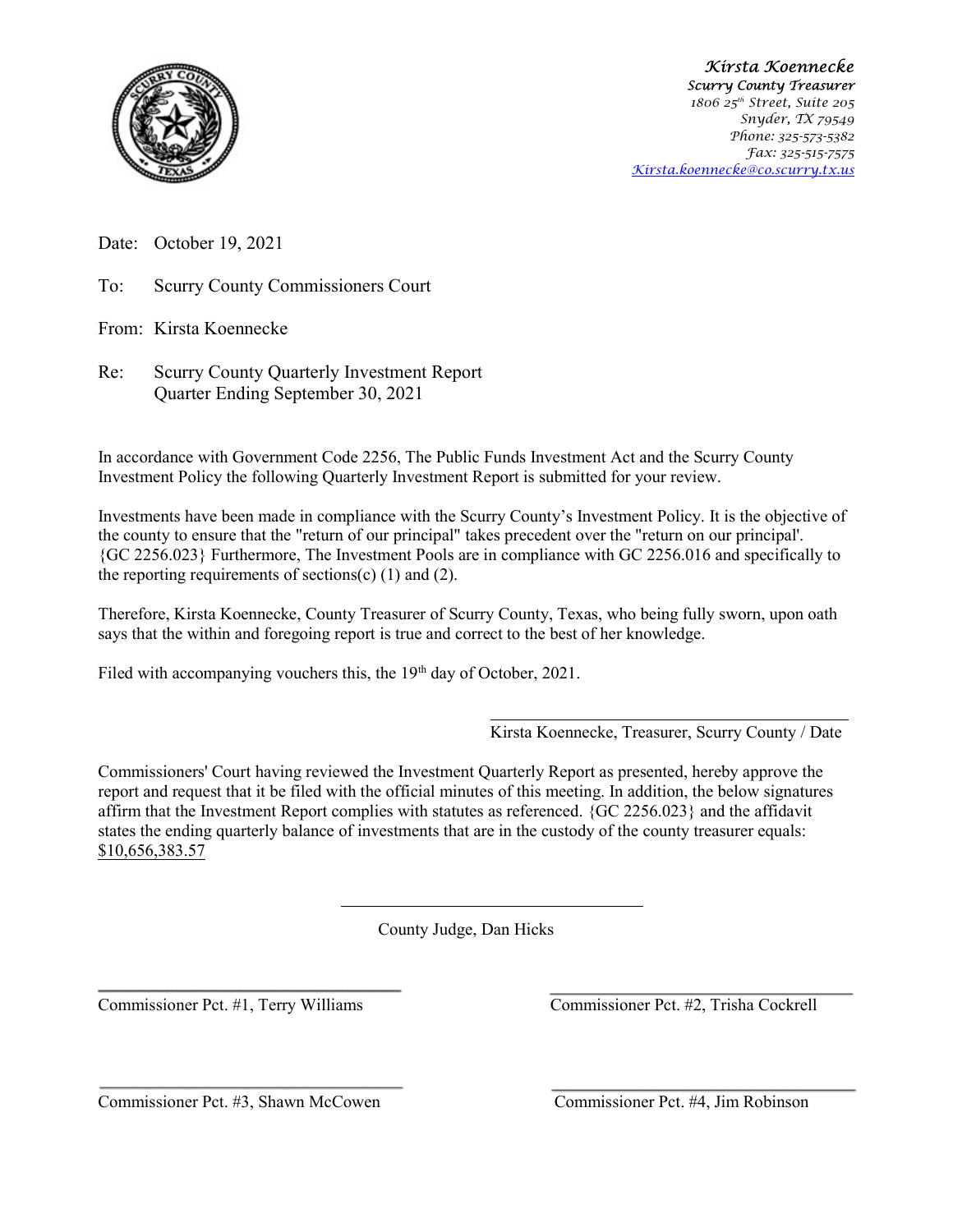## Scurry County

## Quarterly Investment Report

| Fund                              | <b>Security</b>    |      | 1st Qtr. Bal        | <b>Interest Earned</b> | <b>Interest Rate</b><br>2nd Otr. Bal June |               | <b>Interest Earned</b><br>3rd Qtr. Bal Sept<br><b>Interest Rate</b> |                                 | <b>Interest Earned</b>   | <b>Interest Rate</b> |    |                    |             |               |
|-----------------------------------|--------------------|------|---------------------|------------------------|-------------------------------------------|---------------|---------------------------------------------------------------------|---------------------------------|--------------------------|----------------------|----|--------------------|-------------|---------------|
|                                   | <b>Description</b> |      | March 31, 2021      | in 1st Qtr.            | March 31, 2021                            |               | 30, 2021                                                            |                                 | in 2nd Qtr.              | June 30, 2021        |    | 30, 2021           | in 3rd Qtr. | Sept 30, 2021 |
|                                   | TexPool            | Ś    | 160,953.85 \$       | 18.74                  | $0.02\%$ \$                               |               | 160,958.59 \$                                                       |                                 | 4.74                     | $0.01\%$ \$          |    | 160,967.91 \$      | 9.32        | 0.02%         |
| <b>General Fund</b>               | <b>FICA</b>        |      | 1,035,815.65 \$     | 51.09                  | $0.02\%$ \$                               |               | 1,035,867.31 \$                                                     |                                 | 51.66                    | $0.02\%$ \$          |    | 1,035,919.54 \$    | 52.23       | 0.02%         |
|                                   | <b>Texas Class</b> | S.   | 4,877,682.74 \$     | 1,429.17               |                                           | $0.1051\%$ \$ |                                                                     | 4,878,589.14 \$                 | 906.40                   | $0.0611\%$ \$        |    | 2,879,102.49 \$    | 513.35      | 0.0443%       |
| <b>Emergency Contingency Fund</b> | <b>Texas Class</b> | Ŝ.   | 1,503,478.19 \$     | 417.68                 | $0.1051\%$ \$                             |               | 1,503,757.60 \$                                                     |                                 | 279.41                   | $0.0611\%$ \$        |    | $1,503,955.44$ \$  | 197.84      | 0.0443%       |
|                                   | Total              | Ś.   | 7,577,930.43 \$     | 1,499.00               |                                           | Ś.            | 7,579,172.64 \$                                                     |                                 | 1,242.21                 |                      | S. | 5,579,945.38 \$    | 772.74      |               |
| Road & Bridge                     | TexPool            | \$   | 44,503.09 \$        | 5.17                   | $0.02\%$ \$                               |               | 44,504.30 \$                                                        |                                 | 1.21                     | $0.01\%$ \$          |    | 44,506.78 \$       | 2.48        | 0.02%         |
|                                   | <b>Texas Class</b> | Ś    | 2,879,772.96 \$     | 819.62                 | $0.1051\%$ \$                             |               | 2,880,308.12 \$                                                     |                                 | 535.16                   | $0.0611\%$ \$        |    | 2,380,665.00 \$    | 356.88      | 0.0443%       |
|                                   | Total              | Ś.   | 2,924,276.05 \$     | 824.79                 |                                           | Ś             | 2,924,812.42 \$                                                     |                                 | 536.37                   |                      | Ś. | 2,425,171.78 \$    | 359.36      |               |
| <b>Senior Center</b>              | TexPool            | \$   | $0.61 \quad $$      |                        | 0% \$                                     |               | $0.61 \quad $$                                                      |                                 | $\overline{\phantom{a}}$ | $0.01\%$ \$          |    | $0.61 \; \text{S}$ |             | 0%            |
| <b>Adult Probation</b>            | TexPool            | \$   | 10,557.15 \$        | 1.15                   | $0.02\%$ \$                               |               | 10,557.21 \$                                                        |                                 | 0.06                     | $0.01\%$ \$          |    | 10,558.07 \$       | 0.86        | 0.02%         |
| <b>American Rescue Plan</b>       | <b>Texas Class</b> |      |                     |                        |                                           | Ś.            | 1,622,298.84 \$                                                     |                                 | 117.84                   | $0.0611\%$ \$        |    | 1,622,512.28 \$    | 213.44      | 0.0443%       |
| Law Enforcement I&S               | TexPool            | \$   | 448.62 \$           | 9.92                   | $0.02\%$ \$                               |               | 448.62 \$                                                           |                                 |                          | $0.00\%$ \$          |    | 448.62 \$          |             | 0.00%         |
|                                   | <b>Texas Class</b> | -S   | 337,401.51 \$       | 124.96                 | $0.1051\%$ \$                             |               | 337,464.22 \$                                                       |                                 | 62.71                    | $0.0611\%$ \$        |    | 337,508.64 \$      | 44.42       | 0.0443%       |
|                                   | Total              | Ś.   | 337,850.13 \$       | 134.88                 |                                           | Ś             | 337,912.84 \$                                                       |                                 | 62.71                    |                      | Ś  | 337,957.26 \$      | 44.42       |               |
| <b>Hermleigh Water Works</b>      | TexPool            | Ś.   | 112,836.03 \$       | 13.09                  | $0.02\%$ \$                               |               | 112,839.39 \$                                                       |                                 | 3.36                     | $0.01\%$ \$          |    | 112,845.82 \$      | 6.43        | 0.02%         |
| Airport                           | Texas Class        | - \$ | 255,187.75 \$       | 72.43                  | $0.1051\%$ \$                             |               | 255,235.24 \$                                                       |                                 | 47.49                    | $0.0611\%$ \$        |    | 335,273.18 \$      | 37.94       | 0.0443%       |
| <b>EMS</b>                        | Texas Class \$     |      | 456,628.21 \$       | 128.15                 | $0.1051\%$ \$                             |               | 232,088.70 \$                                                       |                                 | 53.49                    | $0.0611\%$ \$        |    | 232,119.19 \$      | 30.49       | 0.0443%       |
| <b>Totals</b>                     |                    |      | $$11,675,266.36$ \$ | 2,673.49               | $$13,074,917.89$ \$                       |               |                                                                     | 2,063.53<br>$$10,656,383.57$ \$ |                          | 1,465.68             |    |                    |             |               |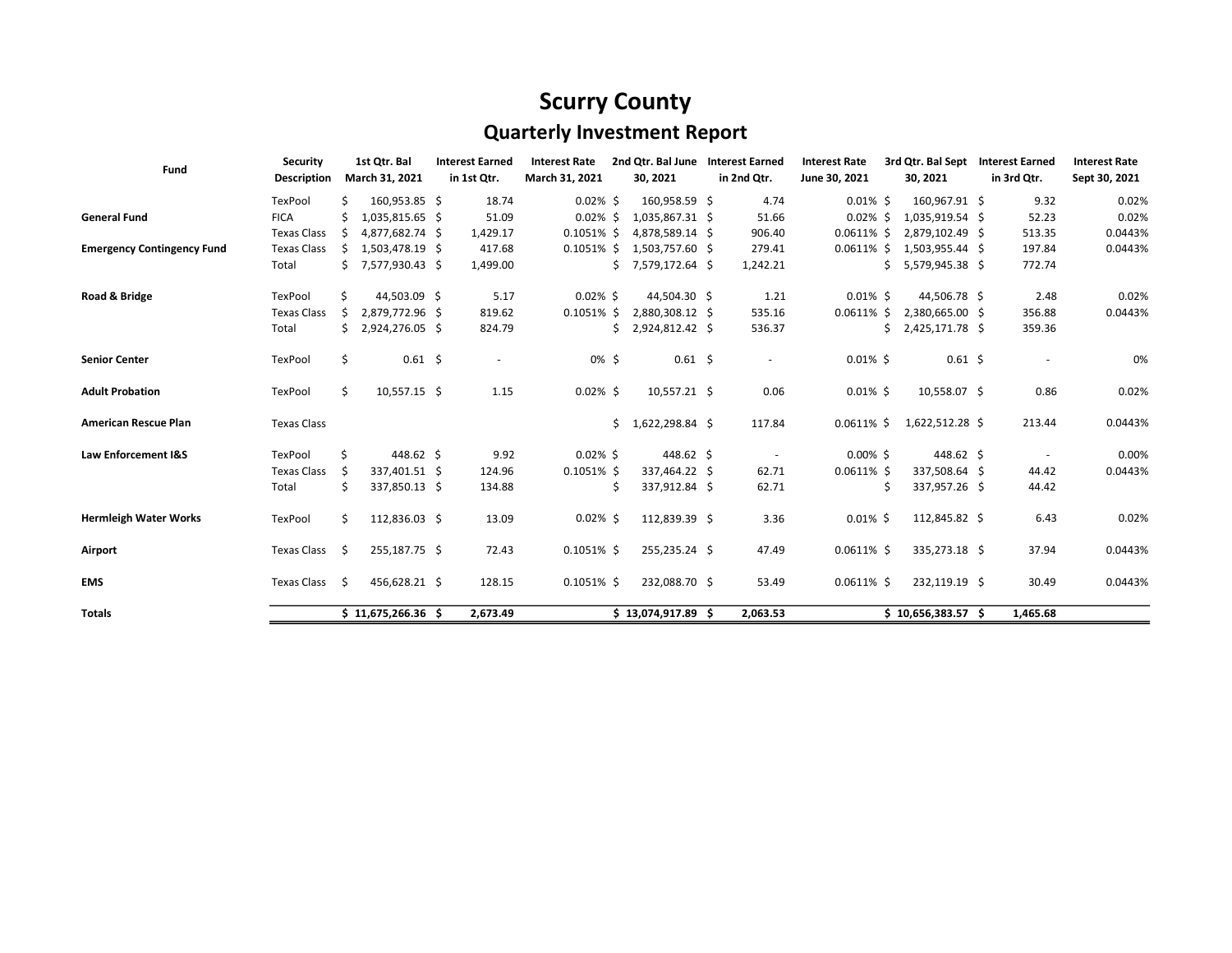| 10-13-2021 11:28 AM<br>FUND<br>DEPT : $N/A$ | : 10 -GENERAL FUND                            |                                                                 |              |           |     | SUMMARY DETAIL LISTING PAGE:<br>ACTIVE ACCOUNTS ONLY PERIOD TO USE: Jan-2021 THRU Dec-2021<br>ACCOUNTS: 101-0001 THRU 101-0013 | $\mathbf{1}$ |                                 |  |  |
|---------------------------------------------|-----------------------------------------------|-----------------------------------------------------------------|--------------|-----------|-----|--------------------------------------------------------------------------------------------------------------------------------|--------------|---------------------------------|--|--|
|                                             |                                               |                                                                 |              |           |     |                                                                                                                                |              | =====AMOUNT==== ====BALANCE==== |  |  |
|                                             | 101-0001 TEXPOOL-GENERAL                      |                                                                 |              |           |     |                                                                                                                                |              |                                 |  |  |
|                                             |                                               | BEGINNING BALANCE                                               |              |           |     |                                                                                                                                |              | 160,935.11                      |  |  |
|                                             |                                               |                                                                 |              |           |     | ============ JANUARY ACTIVITY DB: 10.86 CR: 0.00 10.86                                                                         |              |                                 |  |  |
|                                             |                                               | ============= FEBRUARY ACTIVITY DB: 5.35 CR: 0.00               |              |           |     |                                                                                                                                | 5.35         |                                 |  |  |
|                                             |                                               | $\texttt{-----}$ ============ MARCH ACTIVITY DB: 2.53 CR:       |              |           |     | 0.00                                                                                                                           | 2.53         |                                 |  |  |
|                                             |                                               | $\equiv$ ============= APRIL ACTIVITY                           | DB: 1.83 CR: |           |     | 0.00                                                                                                                           | 1.83         |                                 |  |  |
|                                             |                                               | ============= MAY ACTIVITY DB: 2.52 CR:                         |              |           |     | 1.26CR                                                                                                                         | 1.26         |                                 |  |  |
|                                             |                                               |                                                                 |              |           |     |                                                                                                                                | 1.65         |                                 |  |  |
|                                             |                                               |                                                                 |              |           |     |                                                                                                                                | 2.59         |                                 |  |  |
|                                             |                                               | ============= AUGUST ACTIVITY DB: 3.06 CR: 0.00                 |              |           |     |                                                                                                                                | 3.06         |                                 |  |  |
|                                             |                                               | $\texttt{-----}$ ============ SEPTEMBER ACTIVITY DB: $3.67$ CR: |              |           |     | 0.00                                                                                                                           | 3.67         |                                 |  |  |
|                                             |                                               | ============= ACCOUNT TOTAL DB: 34.06 CR: 1.26CR                |              |           |     |                                                                                                                                | 32.80        |                                 |  |  |
|                                             |                                               | ENDING BALANCE                                                  |              |           |     |                                                                                                                                |              | 160,967.91                      |  |  |
|                                             | 101-0005 WTSB CD # 22419<br>----------------- | BEGINNING BALANCE                                               |              |           |     |                                                                                                                                |              | 0.00                            |  |  |
|                                             | 101-0011 FICA INVESTMENT                      | BEGINNING                                                       | BALANCE      |           |     |                                                                                                                                |              | 1,035,764.56                    |  |  |
|                                             |                                               | ============ JANUARY ACTIVITY DB:                               |              | 17.60 CR: |     | 0.00                                                                                                                           | 17.60        |                                 |  |  |
|                                             |                                               | ============ FEBRUARY ACTIVITY DB:                              |              | 15.89 CR: |     | 0.00                                                                                                                           | 15.89        |                                 |  |  |
|                                             |                                               | $==========$ MARCH ACTIVITY                                     | DB:          | 17.60     | CR: | 0.00                                                                                                                           | 17.60        |                                 |  |  |
|                                             |                                               | $\equiv$ ============ APRIL ACTIVITY                            | DB:          | 17.03     | CR: | 0.00                                                                                                                           | 17.03        |                                 |  |  |
|                                             | $==========$ MAY ACTIVITY                     |                                                                 | DB:          | 17.60     | CR: | 0.00                                                                                                                           | 17.60        |                                 |  |  |
|                                             | $=========== =$ JUNE ACTIVITY                 |                                                                 | DB:          | 17.03     | CR: | 0.00                                                                                                                           | 17.03        |                                 |  |  |
|                                             | ============= JULY ACTIVITY                   |                                                                 | DB:          | 17.60     | CR: | 0.00                                                                                                                           | 17.60        |                                 |  |  |
|                                             |                                               | ============= AUGUST ACTIVITY                                   | DB:          | 17.60 CR: |     | 0.00                                                                                                                           | 17.60        |                                 |  |  |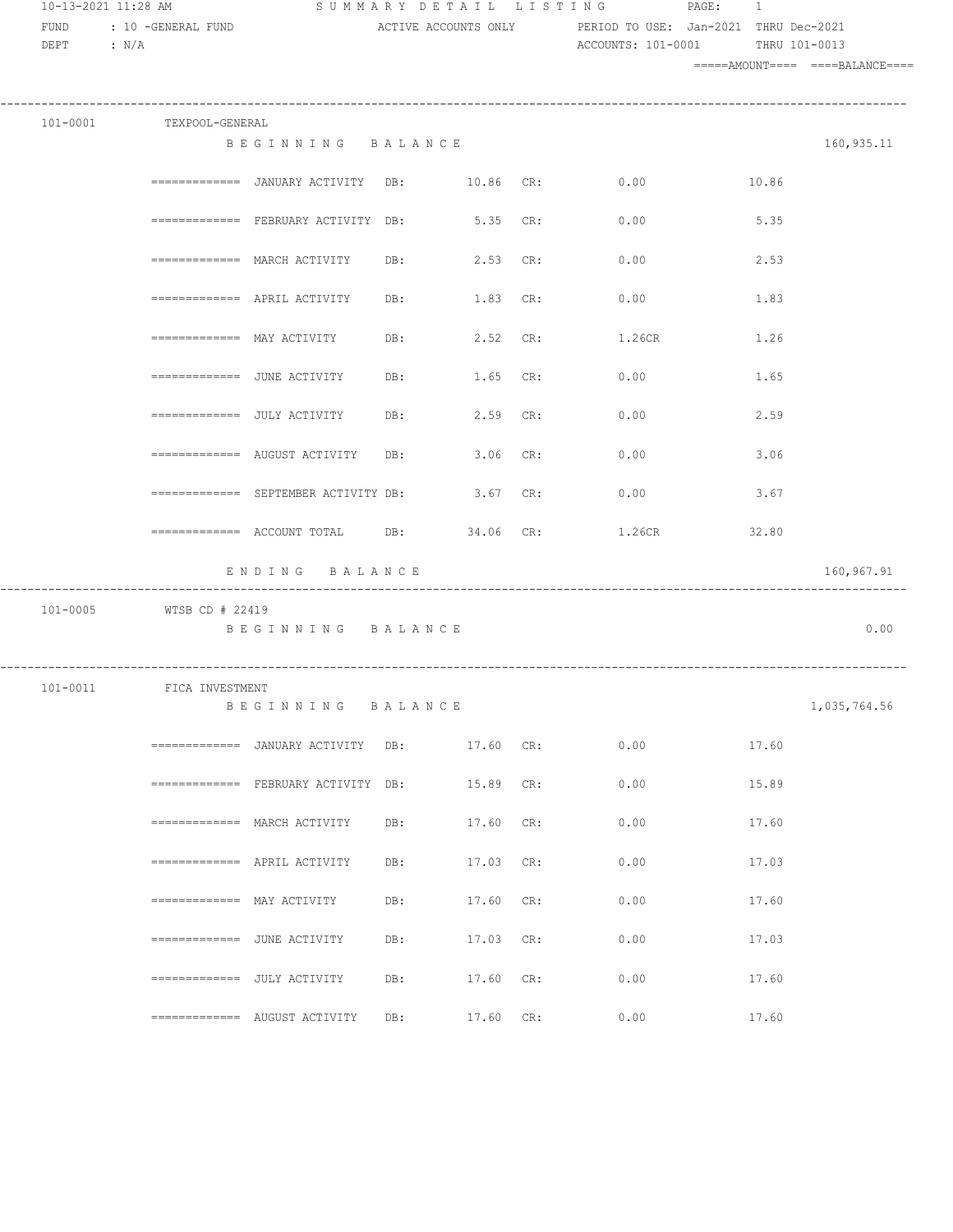| 10-13-2021 11:28 AM |  |                               |                                                                                 |     |                           | SUMMARY DETAIL LISTING PAGE: 2 |                                                            |                                  |              |
|---------------------|--|-------------------------------|---------------------------------------------------------------------------------|-----|---------------------------|--------------------------------|------------------------------------------------------------|----------------------------------|--------------|
| FUND<br>DEPT : N/A  |  | : 10 -GENERAL FUND            |                                                                                 |     |                           |                                | ACTIVE ACCOUNTS ONLY PERIOD TO USE: Jan-2021 THRU Dec-2021 | ACCOUNTS: 101-0001 THRU 101-0013 |              |
|                     |  |                               |                                                                                 |     |                           |                                |                                                            |                                  |              |
|                     |  |                               | ============ SEPTEMBER ACTIVITY DB: 17.03 CR: 0.00 17.03                        |     |                           |                                |                                                            |                                  |              |
|                     |  |                               | ============ ACCOUNT TOTAL DB: 154.98 CR: 0.00 154.98                           |     |                           |                                |                                                            |                                  |              |
|                     |  |                               | ENDING BALANCE<br>----------------------------                                  |     |                           |                                |                                                            |                                  | 1,035,919.54 |
|                     |  | 101-0012 TXCLASS-GENERAL      |                                                                                 |     |                           |                                |                                                            |                                  |              |
|                     |  |                               | BEGINNING BALANCE                                                               |     |                           |                                |                                                            |                                  | 6,817,865.98 |
|                     |  |                               | ============= JANUARY ACTIVITY DB: 500,585.85 CR: 2,441,612.41CR 1,941,026.56CR |     |                           |                                |                                                            |                                  |              |
|                     |  |                               | ============= FEBRUARY ACTIVITY DB:         407.92  CR:             0.00        |     |                           |                                |                                                            | 407.92                           |              |
|                     |  |                               | ============ MARCH ACTIVITY DB: 435.40 CR: 0.00 435.40                          |     |                           |                                |                                                            |                                  |              |
|                     |  |                               | ============ APRIL ACTIVITY DB: 336.64 CR: 0.00 336.64                          |     |                           |                                |                                                            |                                  |              |
|                     |  |                               | ============= MAY ACTIVITY DB: 324.75 CR: 0.00                                  |     |                           |                                |                                                            | 324.75                           |              |
|                     |  |                               |                                                                                 |     |                           |                                |                                                            | 245.01                           |              |
|                     |  |                               | ============ JULY ACTIVITY DB: 249.68 CR: 1,000,000.00CR 999,750.32CR           |     |                           |                                |                                                            |                                  |              |
|                     |  |                               | ============ AUGUST ACTIVITY DB: 158.98 CR: 1,000,000.00CR 999,841.02CR         |     |                           |                                |                                                            |                                  |              |
|                     |  |                               | ============ SEPTEMBER ACTIVITY DB: $104.69$ CR: $0.00$ $104.69$                |     |                           |                                |                                                            |                                  |              |
|                     |  |                               | ============ ACCOUNT TOTAL DB: 502,848.92 CR: 4,441,612.41CR 3,938,763.49CR     |     |                           |                                |                                                            |                                  |              |
|                     |  |                               | ENDING BALANCE                                                                  |     |                           |                                |                                                            |                                  | 2,879,102.49 |
| $101 - 0013$        |  |                               | TXCLASS EMERGENCY CONTINGENCY<br>BEGINNING BALANCE                              |     |                           |                                |                                                            |                                  | 1,003,060.51 |
|                     |  |                               | =============  JANUARY ACTIVITY                                                 | DB: | $500, 157.74 \text{ CR:}$ |                                | 0.00                                                       | 500,157.74                       |              |
|                     |  |                               | ============ FEBRUARY ACTIVITY DB:                                              |     | 125.73                    | CR:                            | 0.00                                                       | 125.73                           |              |
|                     |  |                               | $==========$ <b>MARCH ACTIVITY</b>                                              | DB: | 134.21                    | CR:                            | 0.00                                                       | 134.21                           |              |
|                     |  |                               | $\equiv$ ============ APRIL ACTIVITY                                            | DB: | 103.76                    | CR:                            | 0.00                                                       | 103.76                           |              |
|                     |  | $=$ ============ MAY ACTIVITY |                                                                                 | DB: | 100.12                    | CR:                            | 0.00                                                       | 100.12                           |              |
|                     |  | $=========== =$ JUNE ACTIVITY |                                                                                 | DB: | 75.53                     | CR:                            | 0.00                                                       | 75.53                            |              |
|                     |  | ============= JULY ACTIVITY   |                                                                                 | DB: | 78.51                     | CR:                            | 0.00                                                       | 78.51                            |              |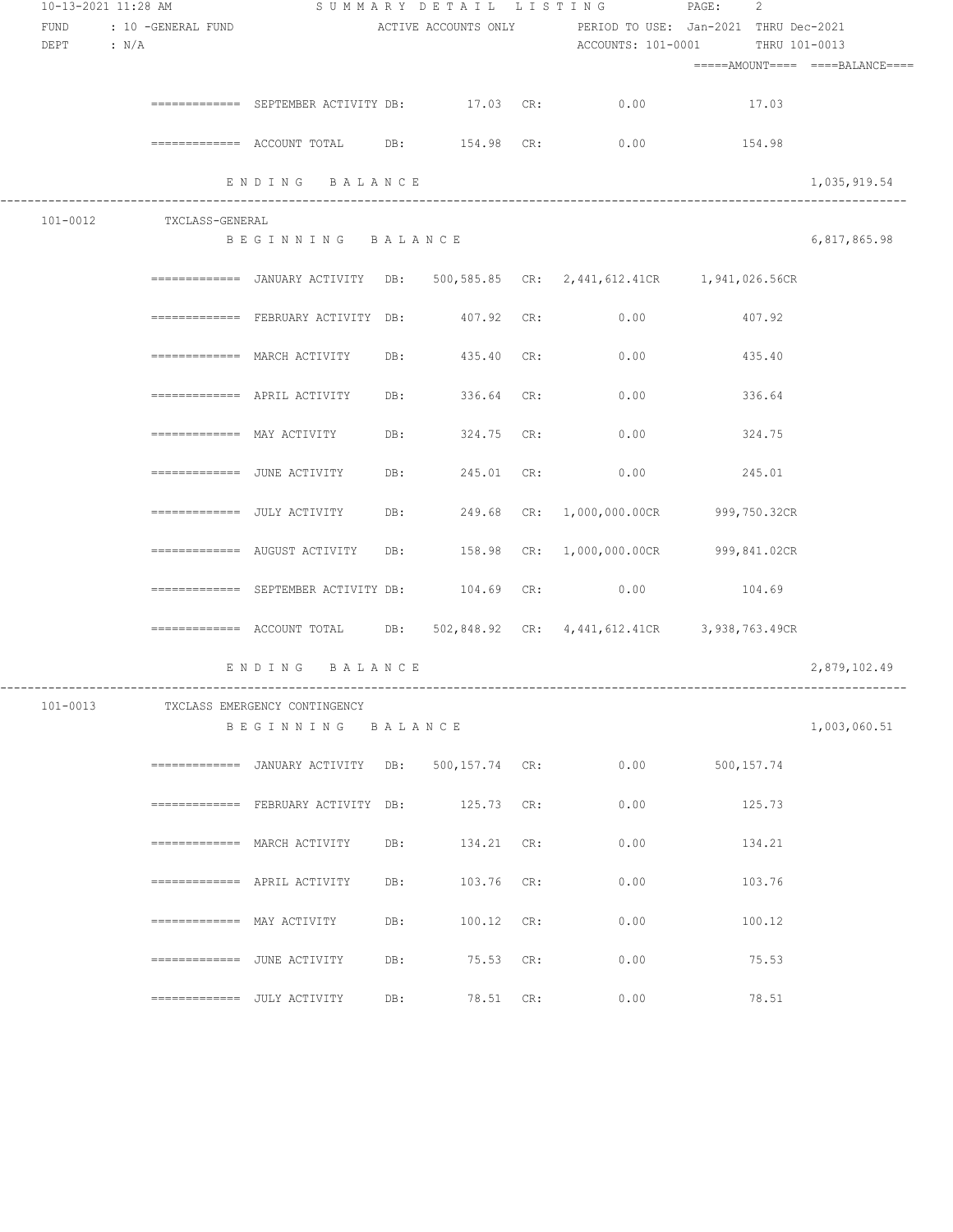| 10-13-2021 11:28 AM            |                              |                                                                                                                |          | SUMMARY DETAIL LISTING                                                                                                          | PAGE: 3    |              |
|--------------------------------|------------------------------|----------------------------------------------------------------------------------------------------------------|----------|---------------------------------------------------------------------------------------------------------------------------------|------------|--------------|
| FUND<br>DEPT : $N/A$           | : 10 -GENERAL FUND           |                                                                                                                |          | ACTIVE ACCOUNTS ONLY PERIOD TO USE: Jan-2021 THRU Dec-2021<br>ACCOUNTS: 101-0001 THRU 101-0013                                  |            |              |
|                                |                              |                                                                                                                |          |                                                                                                                                 |            |              |
|                                |                              | ============= AUGUST ACTIVITY DB: 64.63 CR: 0.00                                                               |          |                                                                                                                                 | 64.63      |              |
|                                |                              | ============ SEPTEMBER ACTIVITY DB:                                                                            |          | 54.70 CR: 0.00                                                                                                                  | 54.70      |              |
|                                |                              | ============= ACCOUNT TOTAL DB: 500,894.93 CR:                                                                 |          | 0.00                                                                                                                            | 500,894.93 |              |
|                                |                              | ENDING BALANCE                                                                                                 |          |                                                                                                                                 |            | 1,503,955.44 |
| *_*_*_*_*_*_*_*_*_*_*_*_*_*_*_ |                              |                                                                                                                |          | 000 ERRORS IN THIS REPORT! *-*-*-*-*-*-*-*-*-*-*-*-*-*-                                                                         |            |              |
|                                |                              | BEGINNING BALANCES: 9,017,626.16<br>REPORTED ACTIVITY: 1,003,932.89<br>TOTAL FUND ENDING BALANCE: 5,579,945.38 |          | ** REPORT TOTALS ** --- DEBITS --- -- -- CREDITS ---<br>0.00<br>4,441,613.67CR<br>ENDING BALANCES: 10,021,559.05 4,441,613.67CR |            |              |
| FUND: 15 -ROAD AND BRIDGE FUND |                              |                                                                                                                |          |                                                                                                                                 |            |              |
|                                | 101-0001 TEXPOOL-R&B         | BEGINNING BALANCE                                                                                              |          |                                                                                                                                 |            | 44,497.92    |
|                                |                              |                                                                                                                |          | 0.00                                                                                                                            | 2.99       |              |
|                                |                              | ============= FEBRUARY ACTIVITY DB: 1.45 CR:                                                                   |          | 0.00                                                                                                                            | 1.45       |              |
|                                |                              | ============= MARCH ACTIVITY DB: 0.73 CR:                                                                      |          | 0.00                                                                                                                            | 0.73       |              |
|                                |                              | $\texttt{-----}$ =========== APRIL ACTIVITY DB: 0.46 CR:                                                       |          | 0.00                                                                                                                            | 0.46       |              |
|                                |                              | $=$ ============ $MAX$ $ACTIVITY$ DB:                                                                          | 1.26 CR: | 0.94CR                                                                                                                          | 0.32       |              |
|                                |                              |                                                                                                                |          | 0.00                                                                                                                            | 0.43       |              |
|                                |                              |                                                                                                                |          | ------------- JULY ACTIVITY DB: 0.63 CR: 0.00                                                                                   | 0.63       |              |
|                                |                              |                                                                                                                |          | ============= AUGUST ACTIVITY DB: 0.84 CR: 0.00                                                                                 | 0.84       |              |
|                                |                              |                                                                                                                |          | ============ SEPTEMBER ACTIVITY DB: $1.01$ CR: $0.00$                                                                           | 1.01       |              |
|                                |                              |                                                                                                                |          | ============ ACCOUNT TOTAL DB: 9.80 CR: 0.94CR 8.86                                                                             |            |              |
|                                |                              | ENDING BALANCE                                                                                                 |          |                                                                                                                                 |            | 44,506.78    |
|                                | 101-0012 TXCLASS-ROAD&BRIDGE | BEGINNING BALANCE                                                                                              |          |                                                                                                                                 |            | 2,878,953.34 |
|                                |                              | ============= JANUARY ACTIVITY DB: 321.76 CR: 0.00                                                             |          |                                                                                                                                 | 321.76     |              |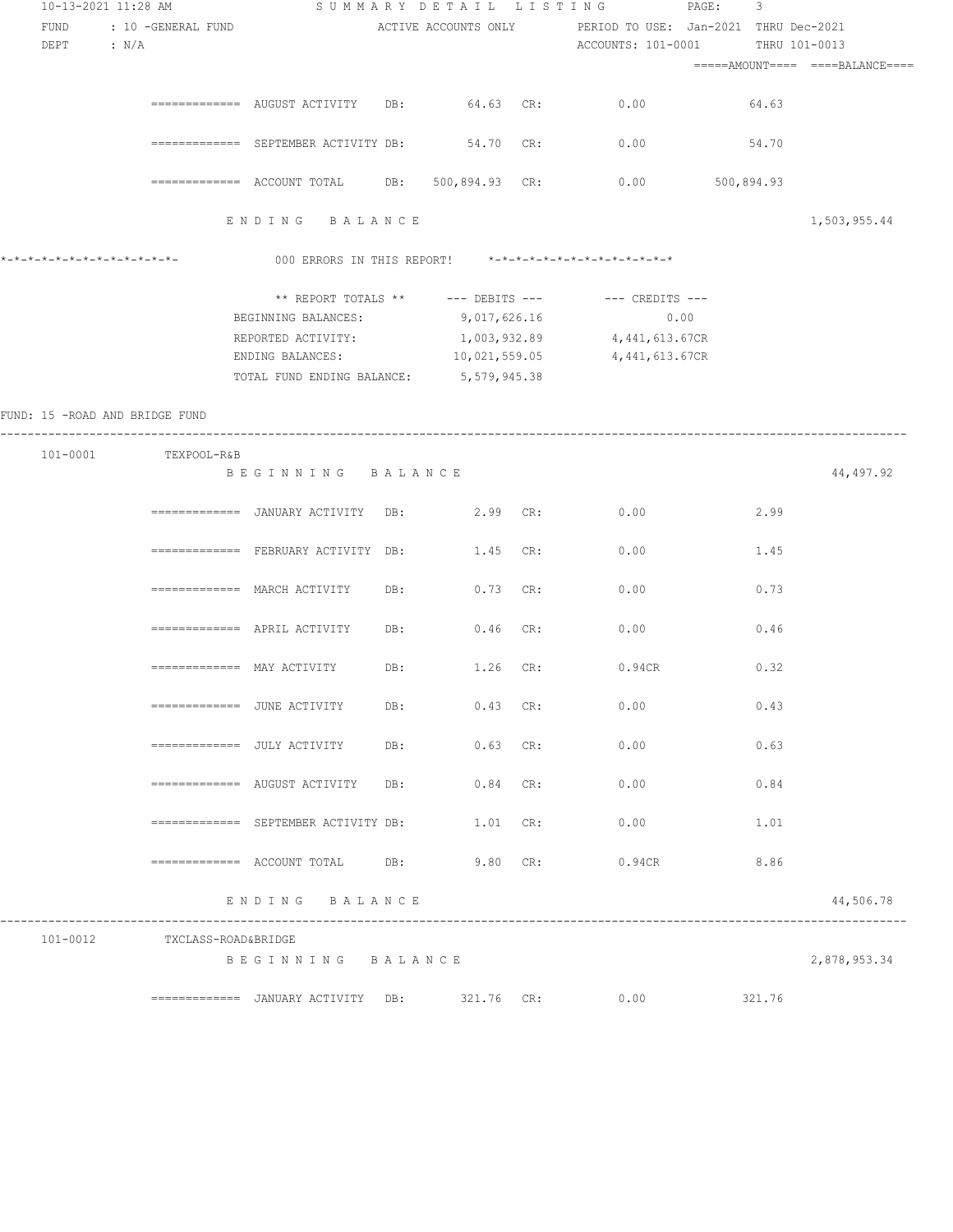| 10-13-2021 11:28 AM            |                            |                                                 |     | SUMMARY DETAIL LISTING |      | $\texttt{PAGE}$ :                                                                         | 4      |                                 |
|--------------------------------|----------------------------|-------------------------------------------------|-----|------------------------|------|-------------------------------------------------------------------------------------------|--------|---------------------------------|
| FUND                           |                            |                                                 |     |                        |      | : 15 -ROAD AND BRIDGE FUND . ACTIVE ACCOUNTS ONLY . PERIOD TO USE: Jan-2021 THRU Dec-2021 |        |                                 |
| $DEF$ : $N/A$                  |                            |                                                 |     |                        |      | ACCOUNTS: 101-0001 THRU 101-0013                                                          |        |                                 |
|                                |                            |                                                 |     |                        |      |                                                                                           |        | =====AMOUNT==== ====BALANCE==== |
|                                |                            |                                                 |     |                        |      |                                                                                           |        |                                 |
|                                |                            |                                                 |     |                        |      | ============= FEBRUARY ACTIVITY DB: 240.83 CR: 0.00 240.83                                |        |                                 |
|                                |                            |                                                 |     |                        |      |                                                                                           |        |                                 |
|                                |                            | ============ MARCH ACTIVITY DB: 257.03 CR: 0.00 |     |                        |      |                                                                                           | 257.03 |                                 |
|                                |                            |                                                 |     |                        |      |                                                                                           |        |                                 |
|                                |                            | ============ APRIL ACTIVITY DB: 198.77 CR: 0.00 |     |                        |      |                                                                                           | 198.77 |                                 |
|                                |                            |                                                 |     |                        |      |                                                                                           |        |                                 |
|                                |                            | ============= MAY ACTIVITY                      |     | DB: 191.75 CR:         |      | 0.00                                                                                      | 191.75 |                                 |
|                                |                            |                                                 |     |                        |      |                                                                                           |        |                                 |
|                                |                            | =============  JUNE ACTIVITY                    | DB: | 144.64 CR:             |      | 0.00                                                                                      | 144.64 |                                 |
|                                |                            |                                                 |     |                        |      |                                                                                           |        |                                 |
|                                |                            | =============  JULY ACTIVITY                    | DB: | 150.41 CR:             |      | 0.00                                                                                      | 150.41 |                                 |
|                                |                            |                                                 |     |                        |      |                                                                                           |        |                                 |
|                                |                            |                                                 |     |                        |      | ============ AUGUST ACTIVITY DB: 119.90 CR: 500,000.00CR 499,880.10CR                     |        |                                 |
|                                |                            |                                                 |     |                        |      |                                                                                           |        |                                 |
|                                |                            | ============= SEPTEMBER ACTIVITY DB: 86.57 CR:  |     |                        |      | 0.00                                                                                      | 86.57  |                                 |
|                                |                            |                                                 |     |                        |      |                                                                                           |        |                                 |
|                                |                            |                                                 |     |                        |      | ============ ACCOUNT TOTAL DB: 1,711.66 CR: 500,000.00CR 498,288.34CR                     |        |                                 |
|                                |                            |                                                 |     |                        |      |                                                                                           |        |                                 |
|                                |                            | ENDING BALANCE                                  |     |                        |      |                                                                                           |        |                                 |
|                                |                            |                                                 |     |                        |      |                                                                                           |        | 2,380,665.00                    |
| *_*_*_*_*_*_*_*_*_*_*_*_*_*_*_ |                            |                                                 |     |                        |      | 000 ERRORS IN THIS REPORT! *-*-*-*-*-*-*-*-*-*-*-*-*-*-                                   |        |                                 |
|                                |                            |                                                 |     |                        |      |                                                                                           |        |                                 |
|                                |                            |                                                 |     |                        |      | ** REPORT TOTALS ** --- DEBITS --- -- CREDITS ---                                         |        |                                 |
|                                |                            | BEGINNING BALANCES:                             |     | 2,923,451.26           |      | 0.00                                                                                      |        |                                 |
|                                |                            | REPORTED ACTIVITY:                              |     |                        |      | 1,721.46 500,000.94CR                                                                     |        |                                 |
|                                |                            | ENDING BALANCES:                                |     | 2,925,172.72           |      | 500,000.94CR                                                                              |        |                                 |
|                                |                            | TOTAL FUND ENDING BALANCE: 2,425,171.78         |     |                        |      |                                                                                           |        |                                 |
|                                |                            |                                                 |     |                        |      |                                                                                           |        |                                 |
| FUND: 19 -SENIOR CENTER        |                            |                                                 |     |                        |      |                                                                                           |        |                                 |
|                                |                            |                                                 |     |                        |      |                                                                                           |        |                                 |
|                                | 101-0001 TEXPOOL SR CENTER |                                                 |     |                        |      |                                                                                           |        |                                 |
|                                |                            | BEGINNING BALANCE                               |     |                        |      |                                                                                           |        | 0.61                            |
|                                |                            |                                                 |     |                        |      |                                                                                           |        |                                 |
|                                |                            |                                                 |     |                        |      |                                                                                           |        |                                 |
| *-*-*-*-*-*-*-*-*-*-*-*-*-*-   |                            |                                                 |     |                        |      | 000 ERRORS IN THIS REPORT! *-*-*-*-*-*-*-*-*-*-*-*-*-*-                                   |        |                                 |
|                                |                            |                                                 |     |                        |      |                                                                                           |        |                                 |
|                                |                            |                                                 |     |                        |      |                                                                                           |        |                                 |
|                                |                            | BEGINNING BALANCES:                             |     |                        | 0.61 | 0.00                                                                                      |        |                                 |
|                                |                            | REPORTED ACTIVITY:                              |     |                        | 0.00 | 0.00                                                                                      |        |                                 |
|                                |                            | ENDING BALANCES:                                |     |                        | 0.61 | 0.00                                                                                      |        |                                 |
|                                |                            | TOTAL FUND ENDING BALANCE:                      |     |                        | 0.61 |                                                                                           |        |                                 |
|                                |                            |                                                 |     |                        |      |                                                                                           |        |                                 |
| FUND: 38 -CSCD FUND            |                            |                                                 |     |                        |      |                                                                                           |        |                                 |
|                                |                            |                                                 |     |                        |      |                                                                                           |        |                                 |
|                                | 101-0001 TEXPOOL-APROB     |                                                 |     |                        |      |                                                                                           |        |                                 |
|                                |                            | BEGINNING BALANCE                               |     |                        |      |                                                                                           |        | 10,556.00                       |
|                                |                            |                                                 |     |                        |      |                                                                                           |        |                                 |
|                                |                            |                                                 |     |                        |      | 0.00                                                                                      | 0.69   |                                 |
|                                |                            |                                                 |     |                        |      |                                                                                           |        |                                 |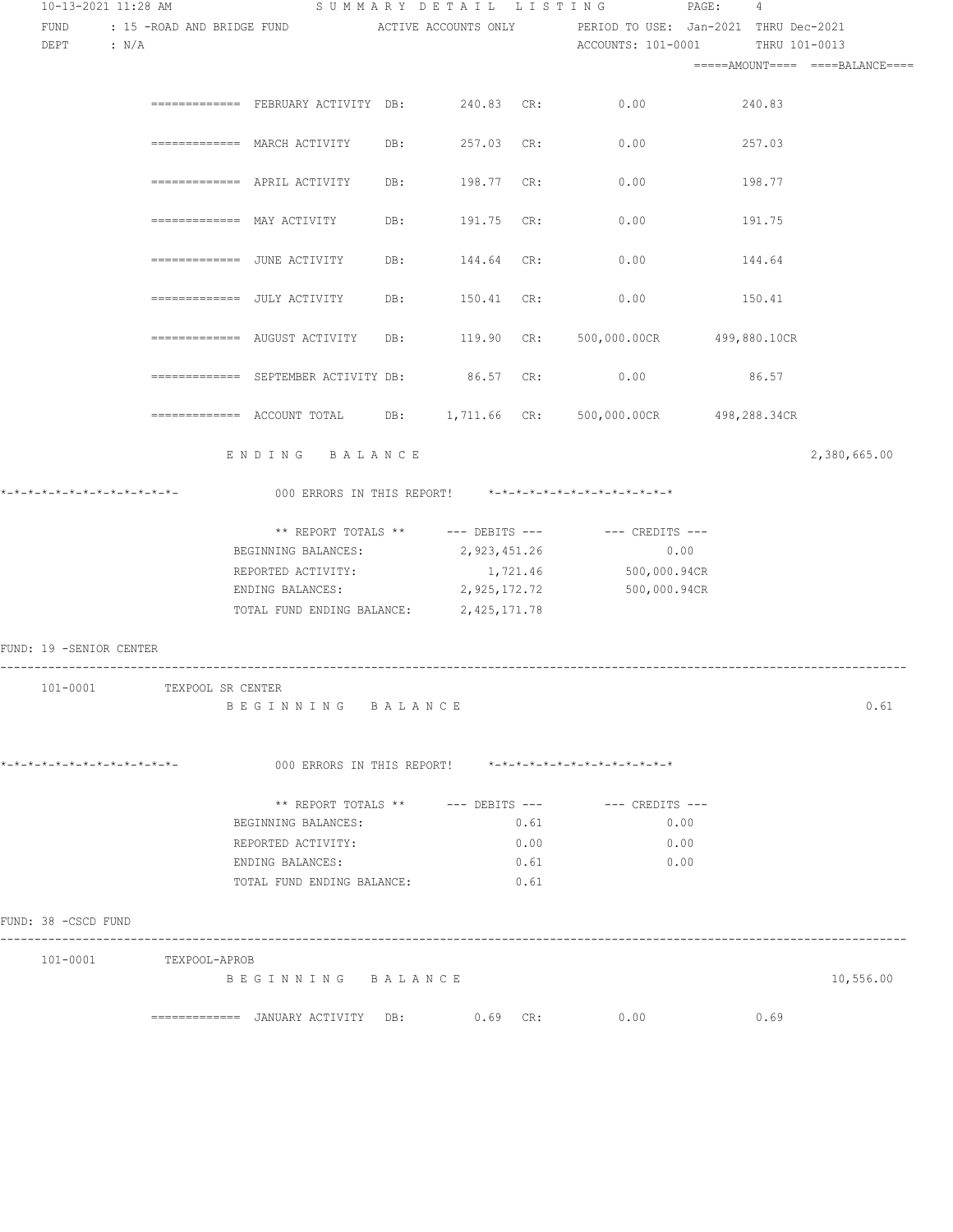| FUND : 38 - CSCD FUND               |                           |                                                            |                     |      | SUMMARY DETAIL LISTING PAGE:                                                                   | 5     |                                 |
|-------------------------------------|---------------------------|------------------------------------------------------------|---------------------|------|------------------------------------------------------------------------------------------------|-------|---------------------------------|
| $DEPT$ : $N/A$                      |                           |                                                            |                     |      | ACTIVE ACCOUNTS ONLY TERIOD TO USE: Jan-2021 THRU Dec-2021<br>ACCOUNTS: 101-0001 THRU 101-0013 |       | =====AMOUNT==== ====BALANCE==== |
|                                     |                           |                                                            |                     |      |                                                                                                |       |                                 |
|                                     |                           | ============ FEBRUARY ACTIVITY DB: 0.32 CR: 0.00           |                     |      |                                                                                                | 0.32  |                                 |
|                                     |                           | ============= MARCH ACTIVITY DB: 0.14 CR: 0.00             |                     |      |                                                                                                | 0.14  |                                 |
|                                     |                           | ============== APRIL ACTIVITY DB: 0.04 CR: 0.00            |                     |      |                                                                                                | 0.04  |                                 |
|                                     |                           |                                                            |                     |      |                                                                                                | 0.02  |                                 |
|                                     |                           | =============   JULY ACTIVITY                              | DB: 0.25 CR:        |      | 0.00                                                                                           | 0.25  |                                 |
|                                     |                           | $\overline{\phantom{z}}$ ============= AUGUST ACTIVITY DB: | $0.31$ CR:          |      | 0.00                                                                                           | 0.31  |                                 |
|                                     |                           | ============= SEPTEMBER ACTIVITY DB:                       | $0.30 \text{ CR}$ : |      | 0.00                                                                                           | 0.30  |                                 |
|                                     |                           |                                                            |                     |      | 0.00                                                                                           | 2.07  |                                 |
|                                     |                           | ENDING BALANCE                                             |                     |      |                                                                                                |       | 10,558.07                       |
|                                     |                           |                                                            |                     |      |                                                                                                |       |                                 |
| *_*_*_*_*_*_*_*_*_*_*_*_*_*_*_      |                           | 000 ERRORS IN THIS REPORT! *-*-*-*-*-*-*-*-*-*-*-*-*-*-    |                     |      |                                                                                                |       |                                 |
|                                     |                           |                                                            |                     |      |                                                                                                |       |                                 |
|                                     |                           |                                                            |                     |      | ** REPORT TOTALS ** --- DEBITS --- -- CREDITS ---                                              |       |                                 |
|                                     |                           | BEGINNING BALANCES:                                        | 10,556.00           |      | 0.00                                                                                           |       |                                 |
|                                     |                           | REPORTED ACTIVITY:                                         |                     | 2.07 | 0.00                                                                                           |       |                                 |
|                                     |                           | ENDING BALANCES:<br>TOTAL FUND ENDING BALANCE: 10,558.07   | 10,558.07           |      | 0.00                                                                                           |       |                                 |
|                                     |                           |                                                            |                     |      |                                                                                                |       |                                 |
|                                     | 101-0012 TEXAS CLASS- ARP |                                                            |                     |      |                                                                                                |       |                                 |
| FUND: 49 -AMERICAN RECOVERY PLAN FU |                           | BEGINNING BALANCE                                          |                     |      |                                                                                                |       | 0.00                            |
|                                     |                           |                                                            |                     |      | ============ MAY ACTIVITY DB: 1,622,217.38 CR: 0.00 1,622,217.38                               |       |                                 |
|                                     |                           | ============= JUNE ACTIVITY DB: 81.46 CR: 0.00             |                     |      |                                                                                                | 81.46 |                                 |
|                                     |                           | ============= JULY ACTIVITY DB: 84.72 CR: 0.00             |                     |      |                                                                                                | 84.72 |                                 |
|                                     |                           | ============ AUGUST ACTIVITY DB: 69.70 CR: 0.00            |                     |      |                                                                                                | 69.70 |                                 |
|                                     |                           | ============= SEPTEMBER ACTIVITY DB: 59.02 CR: 0.00        |                     |      |                                                                                                | 59.02 |                                 |
|                                     |                           |                                                            |                     |      | ============ ACCOUNT TOTAL DB: 1,622,512.28 CR: 0.00 1,622,512.28                              |       |                                 |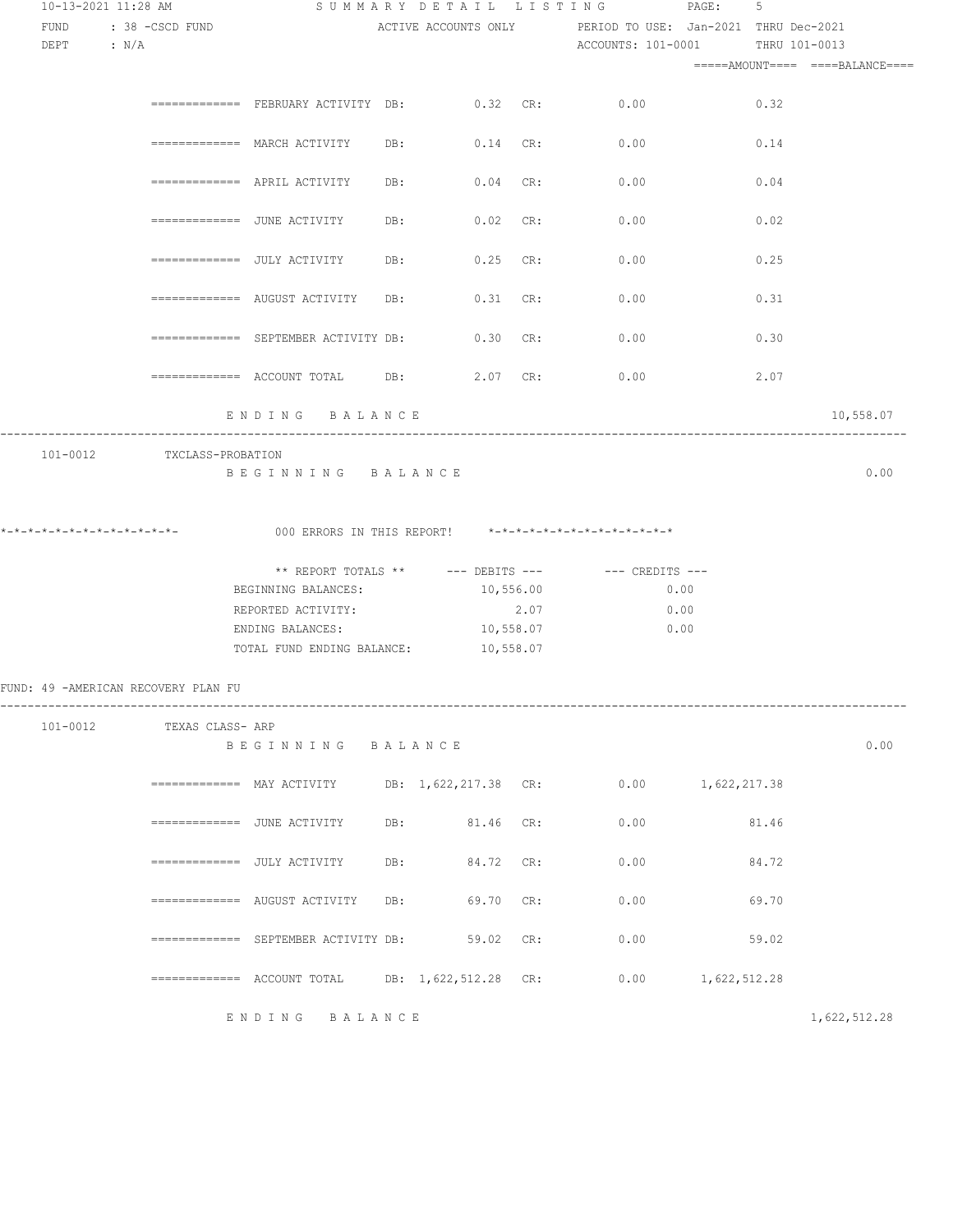|                        | 10-13-2021 11:28 AM                |                                                                                  |     |           |      | SUMMARY DETAIL LISTING PAGE:                            | 6     |             |
|------------------------|------------------------------------|----------------------------------------------------------------------------------|-----|-----------|------|---------------------------------------------------------|-------|-------------|
| FUND<br>$DEPT$ : $N/A$ |                                    |                                                                                  |     |           |      | ACCOUNTS: 101-0001 THRU 101-0013                        |       |             |
|                        |                                    |                                                                                  |     |           |      |                                                         |       |             |
|                        | *_*_*_*_*_*_*_*_*_*_*_*_*_*_*_     |                                                                                  |     |           |      | 000 ERRORS IN THIS REPORT! *-*-*-*-*-*-*-*-*-*-*-*-*-*- |       |             |
|                        |                                    |                                                                                  |     |           |      | ** REPORT TOTALS ** --- DEBITS --- -- CREDITS ---       |       |             |
|                        |                                    | BEGINNING BALANCES:                                                              |     |           | 0.00 | 0.00                                                    |       |             |
|                        |                                    | REPORTED ACTIVITY: 1, 622, 512.28                                                |     |           |      | 0.00                                                    |       |             |
|                        |                                    | ENDING BALANCES: 1, 622, 512.28<br>TOTAL FUND ENDING BALANCE: 1, 622, 512.28     |     |           |      | 0.00                                                    |       |             |
|                        | FUND: 61 -LE CONSTRUCTION I&S FUND |                                                                                  |     |           |      |                                                         |       |             |
|                        | 101-0001 LE COMPLEX I&S            |                                                                                  |     |           |      |                                                         |       |             |
|                        |                                    | BEGINNING BALANCE                                                                |     |           |      |                                                         |       | 133, 313.70 |
|                        |                                    | ============= JANUARY ACTIVITY DB:                                               |     |           |      | 9.00 CR: $0.00$                                         | 9.00  |             |
|                        |                                    | ============= FEBRUARY ACTIVITY DB: 0.92 CR: 132,875.00CR 132,874.08CR           |     |           |      |                                                         |       |             |
|                        |                                    | $\overline{2}$ ============ ACCOUNT TOTAL DB: 9.92 CR: 132,875.00CR 132,865.08CR |     |           |      |                                                         |       |             |
|                        |                                    | ENDING BALANCE                                                                   |     |           |      |                                                         |       | 448.62      |
|                        | 101-0005 WTSB CD # 22421           | BEGINNING BALANCE                                                                |     |           |      |                                                         |       | 0.00        |
|                        | 101-0012 TXCLASS-LE COMPLEX        | BEGINNING BALANCE                                                                |     |           |      |                                                         |       | 86,301.55   |
|                        |                                    | ============= JANUARY ACTIVITY DB: 916,066.68 CR: 665,025.00CR 251,041.68        |     |           |      |                                                         |       |             |
|                        |                                    | ============= FEBRUARY ACTIVITY DB:                                              |     | 28.20     | CR:  | 0.00                                                    | 28.20 |             |
|                        |                                    | $\equiv$ ============= MARCH ACTIVITY                                            | DB: | 30.08 CR: |      | 0.00                                                    | 30.08 |             |
|                        |                                    | $\equiv$ ============ APRIL ACTIVITY                                             | DB: | 23.30 CR: |      | 0.00                                                    | 23.30 |             |
|                        |                                    | $\equiv$ ============= MAY ACTIVITY                                              | DB: | 22.47 CR: |      | 0.00                                                    | 22.47 |             |
|                        |                                    | $\equiv$ ============= JUNE ACTIVITY                                             | DB: | 16.94     | CR:  | 0.00                                                    | 16.94 |             |
|                        |                                    | ============= JULY ACTIVITY                                                      | DB: | 17.63     | CR:  | 0.00                                                    | 17.63 |             |
|                        |                                    | $\equiv$ ============= AUGUST ACTIVITY                                           | DB: | 14.51     | CR:  | 0.00                                                    | 14.51 |             |
|                        |                                    | ============ SEPTEMBER ACTIVITY DB:                                              |     | 12.28     | CR:  | 0.00                                                    | 12.28 |             |
|                        |                                    |                                                                                  | DB: |           |      | 916,232.09 CR: 665,025.00CR 251,207.09                  |       |             |
|                        |                                    | ENDING BALANCE                                                                   |     |           |      |                                                         |       | 337,508.64  |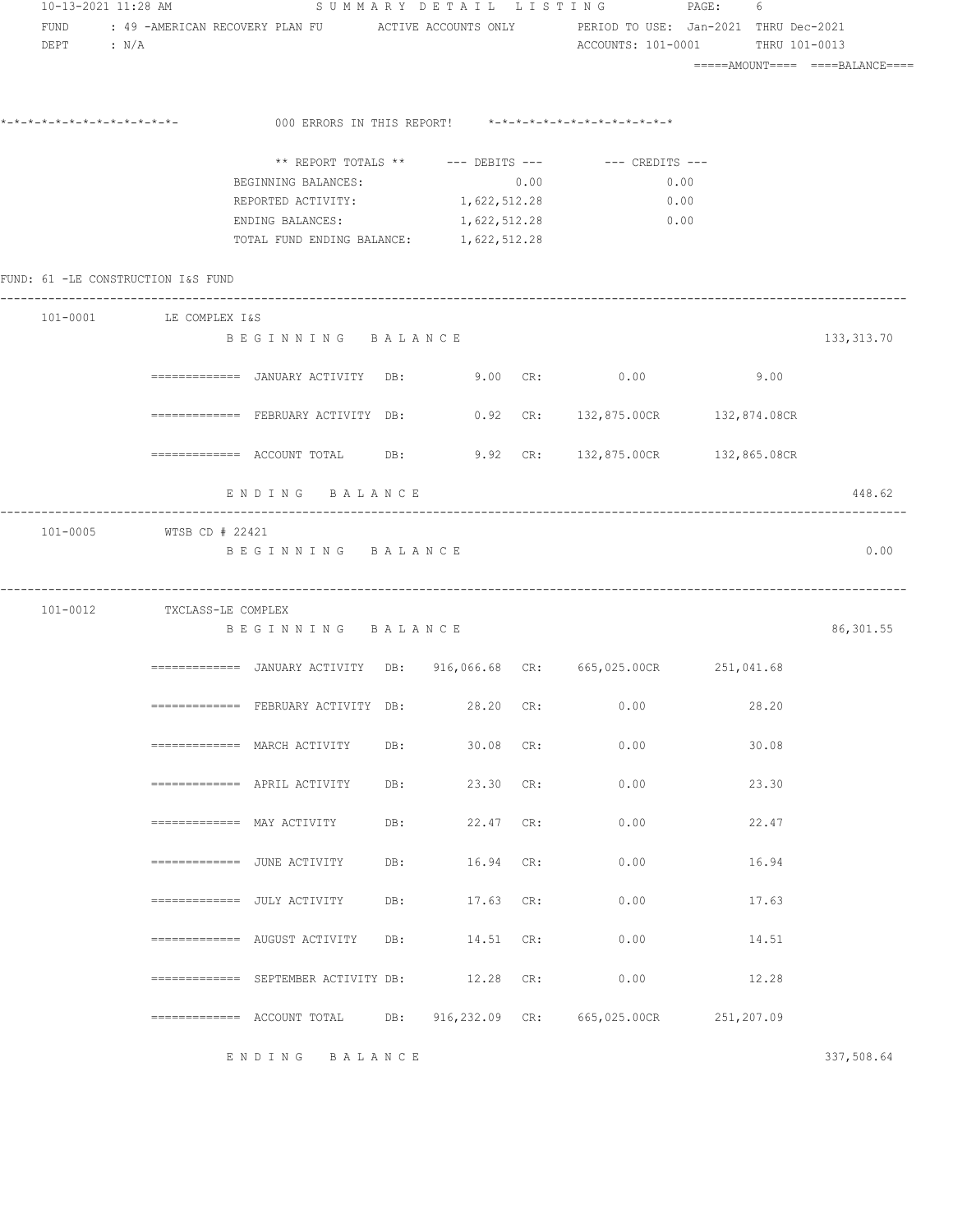|                              | 10-13-2021 11:28 AM              |                                              |                                                         | SUMMARY DETAIL LISTING PAGE: 7                                                            |       |                                 |
|------------------------------|----------------------------------|----------------------------------------------|---------------------------------------------------------|-------------------------------------------------------------------------------------------|-------|---------------------------------|
| FUND                         |                                  |                                              |                                                         | : 61 -LE CONSTRUCTION I&S FUND ACTIVE ACCOUNTS ONLY PERIOD TO USE: Jan-2021 THRU Dec-2021 |       |                                 |
| DEPT : $N/A$                 |                                  |                                              |                                                         | ACCOUNTS: 101-0001                                                                        |       | THRU 101-0013                   |
|                              |                                  |                                              |                                                         |                                                                                           |       | =====AMOUNT==== ====BALANCE==== |
|                              |                                  |                                              |                                                         |                                                                                           |       |                                 |
|                              | *_*_*_*_*_*_*_*_*_*_*_*_*_*_     |                                              | 000 ERRORS IN THIS REPORT! *-*-*-*-*-*-*-*-*-*-*-*-*-*- |                                                                                           |       |                                 |
|                              |                                  |                                              |                                                         |                                                                                           |       |                                 |
|                              |                                  |                                              |                                                         | ** REPORT TOTALS ** --- DEBITS --- -- CREDITS ---                                         |       |                                 |
|                              |                                  | BEGINNING BALANCES:                          | 219,615.25                                              | 0.00                                                                                      |       |                                 |
|                              |                                  | REPORTED ACTIVITY:                           | 916,242.01                                              | 797,900.00CR                                                                              |       |                                 |
|                              |                                  |                                              | ENDING BALANCES: 1, 135, 857.26                         | 797,900.00CR                                                                              |       |                                 |
|                              |                                  | TOTAL FUND ENDING BALANCE: 337,957.26        |                                                         |                                                                                           |       |                                 |
|                              | FUND: 81 -HERMLEIGH WTR WKS FUND |                                              |                                                         |                                                                                           |       |                                 |
|                              |                                  |                                              |                                                         |                                                                                           |       |                                 |
|                              | 101-0001 TEXPOOL-HWW             |                                              |                                                         |                                                                                           |       |                                 |
|                              |                                  | BEGINNING BALANCE                            |                                                         |                                                                                           |       | 112,822.94                      |
|                              |                                  |                                              |                                                         |                                                                                           |       |                                 |
|                              |                                  |                                              | ============ JANUARY ACTIVITY DB: 7.60 CR:              | 0.00                                                                                      | 7.60  |                                 |
|                              |                                  |                                              | ============ FEBRUARY ACTIVITY DB: 3.70 CR: 0.00        |                                                                                           | 3.70  |                                 |
|                              |                                  |                                              |                                                         |                                                                                           |       |                                 |
|                              |                                  |                                              | ============= MARCH ACTIVITY DB: 1.79 CR:               | 0.00                                                                                      | 1.79  |                                 |
|                              |                                  |                                              |                                                         |                                                                                           |       |                                 |
|                              |                                  |                                              | DB: 1.25 CR:                                            | 0.00                                                                                      | 1.25  |                                 |
|                              |                                  |                                              |                                                         |                                                                                           |       |                                 |
|                              |                                  |                                              | DB: 1.26 CR:                                            | 0.32CR                                                                                    | 0.94  |                                 |
|                              |                                  | =============   JUNE  ACTIVITY               | DB: 1.17 CR:                                            | 0.00                                                                                      | 1.17  |                                 |
|                              |                                  |                                              |                                                         |                                                                                           |       |                                 |
|                              |                                  | =============   JULY ACTIVITY                | DB: 1.80 CR:                                            | 0.00                                                                                      | 1.80  |                                 |
|                              |                                  |                                              |                                                         |                                                                                           |       |                                 |
|                              |                                  |                                              | ============= AUGUST ACTIVITY DB: 2.08 CR:              | 0.00                                                                                      | 2.08  |                                 |
|                              |                                  |                                              |                                                         |                                                                                           |       |                                 |
|                              |                                  | $\equiv$ ============ SEPTEMBER ACTIVITY DB: | $2.55$ CR:                                              | 0.00                                                                                      | 2.55  |                                 |
|                              |                                  |                                              |                                                         | DB: 23.20 CR: 0.32CR                                                                      | 22.88 |                                 |
|                              |                                  |                                              |                                                         |                                                                                           |       |                                 |
|                              |                                  | ENDING BALANCE                               |                                                         |                                                                                           |       | 112,845.82                      |
|                              |                                  |                                              |                                                         |                                                                                           |       |                                 |
| *-*-*-*-*-*-*-*-*-*-*-*-*-*- |                                  | 000 ERRORS IN THIS REPORT!                   |                                                         | *-*-*-*-*-*-*-*-*-*-*-*-*-*-*                                                             |       |                                 |
|                              |                                  | ** REPORT TOTALS **                          | --- DEBITS ---                                          | $---$ CREDITS $---$                                                                       |       |                                 |
|                              |                                  | BEGINNING BALANCES:                          | 112,822.94                                              | 0.00                                                                                      |       |                                 |
|                              |                                  | REPORTED ACTIVITY:                           | 23.20                                                   | 0.32CR                                                                                    |       |                                 |
|                              |                                  | ENDING BALANCES:                             | 112,846.14                                              | 0.32CR                                                                                    |       |                                 |
|                              |                                  | TOTAL FUND ENDING BALANCE: 112,845.82        |                                                         |                                                                                           |       |                                 |
|                              |                                  |                                              |                                                         |                                                                                           |       |                                 |
| FUND: 83 -AIRPORT FUND       |                                  |                                              |                                                         |                                                                                           |       |                                 |

------------------------------------------------------------------------------------------------------------------------------------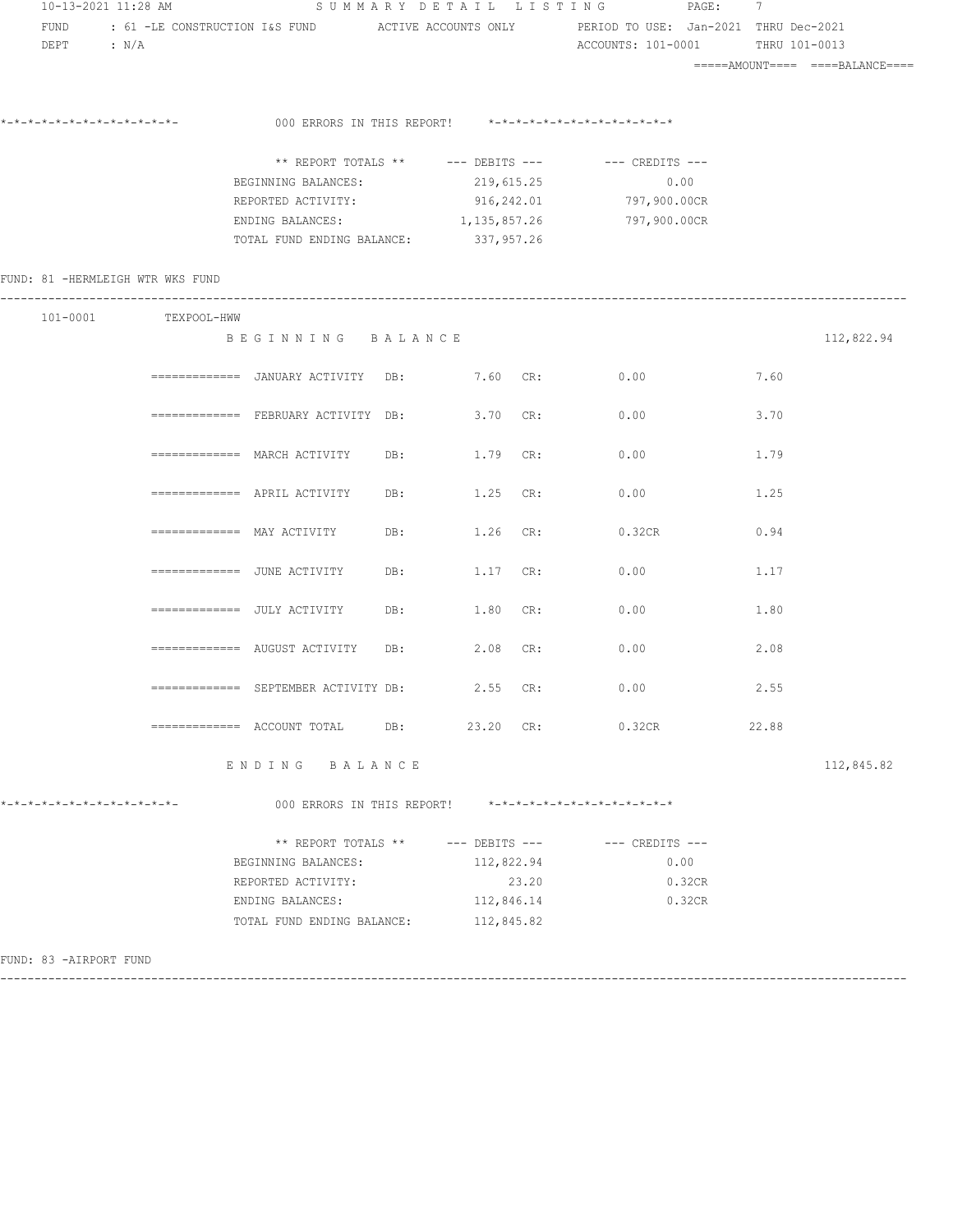| 10-13-2021 11:28 AM            |                          |                                                                                        |     |               | SUMMARY DETAIL LISTING                                                                          | $\texttt{PAGE}$ :<br>8 |             |  |  |
|--------------------------------|--------------------------|----------------------------------------------------------------------------------------|-----|---------------|-------------------------------------------------------------------------------------------------|------------------------|-------------|--|--|
| FUND                           | : 83 -AIRPORT FUND       |                                                                                        |     |               | ACTIVE ACCOUNTS ONLY PERIOD TO USE: Jan-2021 THRU Dec-2021                                      |                        |             |  |  |
| DEPT : N/A                     |                          |                                                                                        |     |               | ACCOUNTS: 101-0001 THRU 101-0013                                                                |                        |             |  |  |
|                                |                          |                                                                                        |     |               |                                                                                                 |                        |             |  |  |
|                                |                          |                                                                                        |     |               |                                                                                                 |                        |             |  |  |
|                                | 101-0012 TXCLASS AIRPORT |                                                                                        |     |               |                                                                                                 |                        |             |  |  |
|                                |                          | BEGINNING BALANCE                                                                      |     |               |                                                                                                 |                        | 255, 115.32 |  |  |
|                                |                          |                                                                                        |     |               |                                                                                                 |                        |             |  |  |
|                                |                          |                                                                                        |     |               | =============   JANUARY  ACTIVITY      DB:                 28.45     CR:                   0.00 | 28.45                  |             |  |  |
|                                |                          | ============ FEBRUARY ACTIVITY DB:                                                     |     | 21.28 CR:     | 0.00                                                                                            | 21.28                  |             |  |  |
|                                |                          |                                                                                        |     |               |                                                                                                 |                        |             |  |  |
|                                |                          | $===========  \text{MARCH}$ ACTIVITY                                                   | DB: | 22.70 CR:     | 0.00                                                                                            | 22.70                  |             |  |  |
|                                |                          |                                                                                        |     |               |                                                                                                 |                        |             |  |  |
|                                |                          | $=$ ============= APRIL ACTIVITY                                                       | DB: | 17.63 CR:     | 0.00                                                                                            | 17.63                  |             |  |  |
|                                |                          |                                                                                        |     |               |                                                                                                 |                        |             |  |  |
|                                |                          | ============= MAY ACTIVITY                                                             | DB: | 17.01 CR:     | 0.00                                                                                            | 17.01                  |             |  |  |
|                                |                          |                                                                                        |     |               |                                                                                                 |                        |             |  |  |
|                                |                          | =============   JUNE  ACTIVITY                                                         | DB: | 12.85 CR:     | 0.00                                                                                            | 12.85                  |             |  |  |
|                                |                          | ============= JULY ACTIVITY                                                            | DB: | 13.33 CR:     | 0.00                                                                                            | 13.33                  |             |  |  |
|                                |                          |                                                                                        |     |               |                                                                                                 |                        |             |  |  |
|                                |                          | ============= AUGUST ACTIVITY                                                          | DB: | 80,012.43 CR: | 0.00                                                                                            | 80,012.43              |             |  |  |
|                                |                          |                                                                                        |     |               |                                                                                                 |                        |             |  |  |
|                                |                          | ============ SEPTEMBER ACTIVITY DB:                                                    |     | 12.18 CR:     | 0.00                                                                                            | 12.18                  |             |  |  |
|                                |                          |                                                                                        |     |               |                                                                                                 |                        |             |  |  |
|                                |                          | $\text{---}\text{---}\text{---}\text{---}\text{---}$ ACCOUNT TOTAL DB: $80,157.86$ CR: |     |               | $0.00$ 80,157.86                                                                                |                        |             |  |  |
|                                |                          |                                                                                        |     |               |                                                                                                 |                        |             |  |  |
|                                |                          | ENDING BALANCE                                                                         |     |               |                                                                                                 |                        | 335, 273.18 |  |  |
|                                |                          |                                                                                        |     |               |                                                                                                 |                        |             |  |  |
| *_*_*_*_*_*_*_*_*_*_*_*_*_*_*_ |                          |                                                                                        |     |               | 000 ERRORS IN THIS REPORT! *-*-*-*-*-*-*-*-*-*-*-*-*-*-                                         |                        |             |  |  |
|                                |                          |                                                                                        |     |               | ** REPORT TOTALS ** --- DEBITS --- -- CREDITS ---                                               |                        |             |  |  |
|                                |                          | BEGINNING BALANCES:                                                                    |     | 255, 115.32   | 0.00                                                                                            |                        |             |  |  |
|                                |                          | REPORTED ACTIVITY:                                                                     |     | 80,157.86     | 0.00                                                                                            |                        |             |  |  |
|                                |                          | ENDING BALANCES:                                                                       |     | 335, 273. 18  | 0.00                                                                                            |                        |             |  |  |
|                                |                          | TOTAL FUND ENDING BALANCE: 335, 273.18                                                 |     |               |                                                                                                 |                        |             |  |  |
|                                |                          |                                                                                        |     |               |                                                                                                 |                        |             |  |  |
| FUND: 85 - SCURRY CO. EMS      |                          |                                                                                        |     |               |                                                                                                 |                        |             |  |  |
|                                |                          |                                                                                        |     |               |                                                                                                 |                        |             |  |  |
|                                | 101-0012 TXCLASS EMS     |                                                                                        |     |               |                                                                                                 |                        |             |  |  |
|                                |                          | BEGINNING BALANCE                                                                      |     |               |                                                                                                 |                        | 430,887.65  |  |  |
|                                |                          |                                                                                        |     |               |                                                                                                 |                        |             |  |  |
|                                |                          |                                                                                        |     |               | ============= JANUARY ACTIVITY DB: 25,661.67 CR: 0.00 25,661.67                                 |                        |             |  |  |
|                                |                          | ============= FEBRUARY ACTIVITY DB: 38.14 CR:                                          |     |               | 0.00                                                                                            | 38.14                  |             |  |  |
|                                |                          |                                                                                        |     |               |                                                                                                 |                        |             |  |  |
|                                |                          | ============= MARCH ACTIVITY                                                           | DB: | 40.75 CR:     | 0.00                                                                                            | 40.75                  |             |  |  |
|                                |                          |                                                                                        |     |               |                                                                                                 |                        |             |  |  |
|                                |                          |                                                                                        | DB: |               | 26.40 CR: 224,593.00CR 224,566.60CR                                                             |                        |             |  |  |
|                                |                          |                                                                                        |     |               |                                                                                                 |                        |             |  |  |
|                                |                          |                                                                                        | DB: | 15.43 CR:     | 0.00                                                                                            | 15.43                  |             |  |  |
|                                |                          |                                                                                        |     |               |                                                                                                 |                        |             |  |  |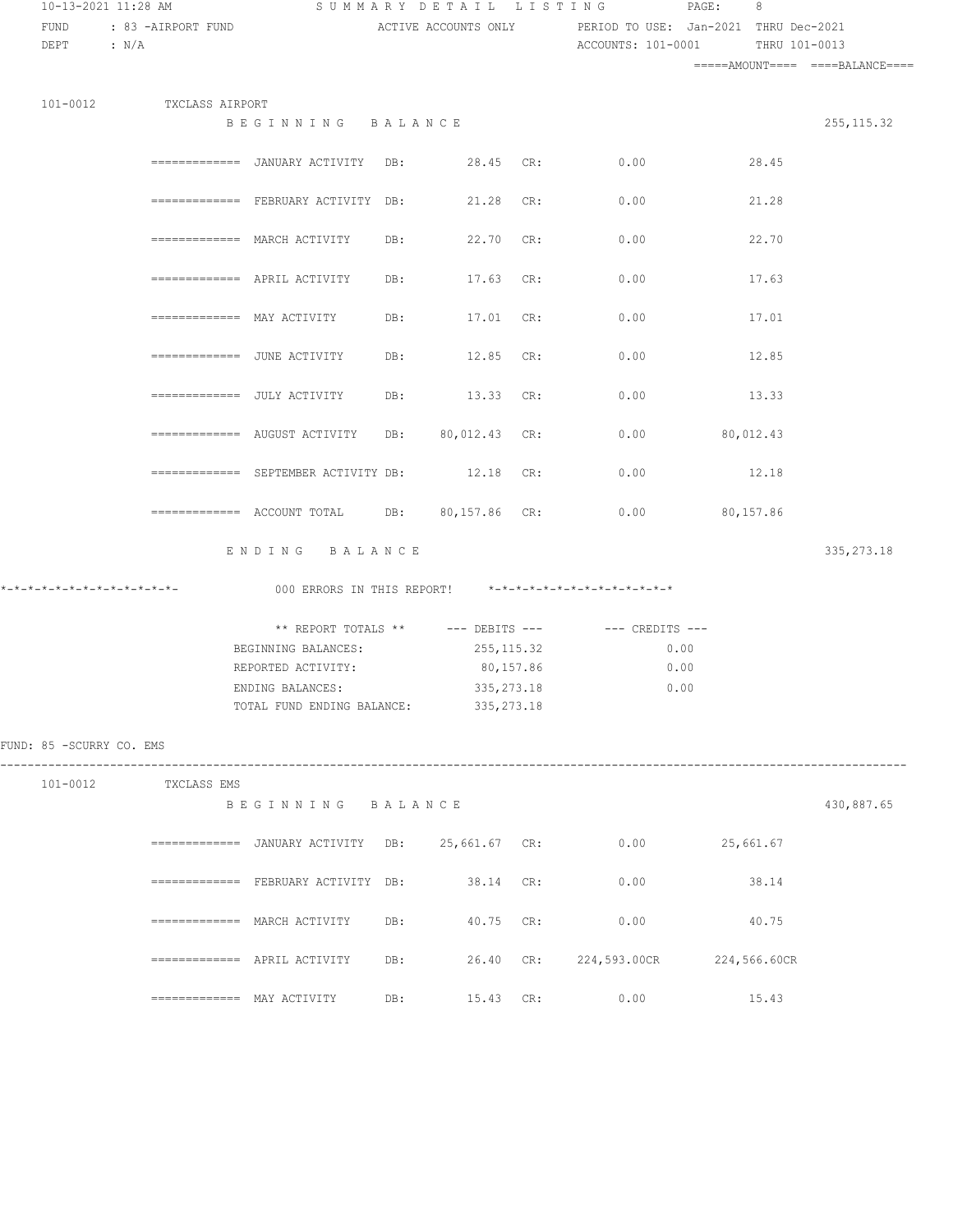| 10-13-2021 11:28 AM          |                  |                      |                                     |     |                   | SUMMARY DETAIL LISTING                                     | PAGE: | 9             |                                 |
|------------------------------|------------------|----------------------|-------------------------------------|-----|-------------------|------------------------------------------------------------|-------|---------------|---------------------------------|
| FUND                         |                  | : 85 -SCURRY CO. EMS |                                     |     |                   | ACTIVE ACCOUNTS ONLY PERIOD TO USE: Jan-2021 THRU Dec-2021 |       |               |                                 |
| DEPT                         | $\therefore$ N/A |                      |                                     |     |                   | ACCOUNTS: 101-0001                                         |       | THRU 101-0013 |                                 |
|                              |                  |                      |                                     |     |                   |                                                            |       |               | $====AMOUNT===$ $===BALANDE===$ |
|                              |                  |                      |                                     | DB: | 11.66 CR:         | 0.00                                                       |       | 11.66         |                                 |
|                              |                  |                      | ============= JULY ACTIVITY         | DB: | 12.11 CR:         | 0.00                                                       |       | 12.11         |                                 |
|                              |                  |                      | ============= AUGUST ACTIVITY       | DB: | $9.97 \text{ CR}$ | 0.00                                                       |       | 9.97          |                                 |
|                              |                  |                      | ============ SEPTEMBER ACTIVITY DB: |     | 8.41 CR:          | 0.00                                                       |       | 8.41          |                                 |
|                              |                  |                      |                                     |     |                   | 25,824.54 CR: 224,593.00CR 198,768.46CR                    |       |               |                                 |
|                              |                  |                      | ENDING BALANCE                      |     |                   |                                                            |       |               | 232, 119.19                     |
| *-*-*-*-*-*-*-*-*-*-*-*-*-*- |                  |                      |                                     |     |                   | 000 ERRORS IN THIS REPORT! *-*-*-*-*-*-*-*-*-*-*-*-*-*-    |       |               |                                 |
|                              |                  |                      |                                     |     |                   | ** REPORT TOTALS ** --- DEBITS --- -- -- CREDITS ---       |       |               |                                 |
|                              |                  |                      | BEGINNING BALANCES:                 |     | 430,887.65        | 0.00                                                       |       |               |                                 |
|                              |                  |                      | REPORTED ACTIVITY:                  |     |                   | 25,824.54 224,593.00CR                                     |       |               |                                 |
|                              |                  |                      | ENDING BALANCES:                    |     | 456,712.19        | 224,593.00CR                                               |       |               |                                 |

TOTAL FUND ENDING BALANCE: 232,119.19